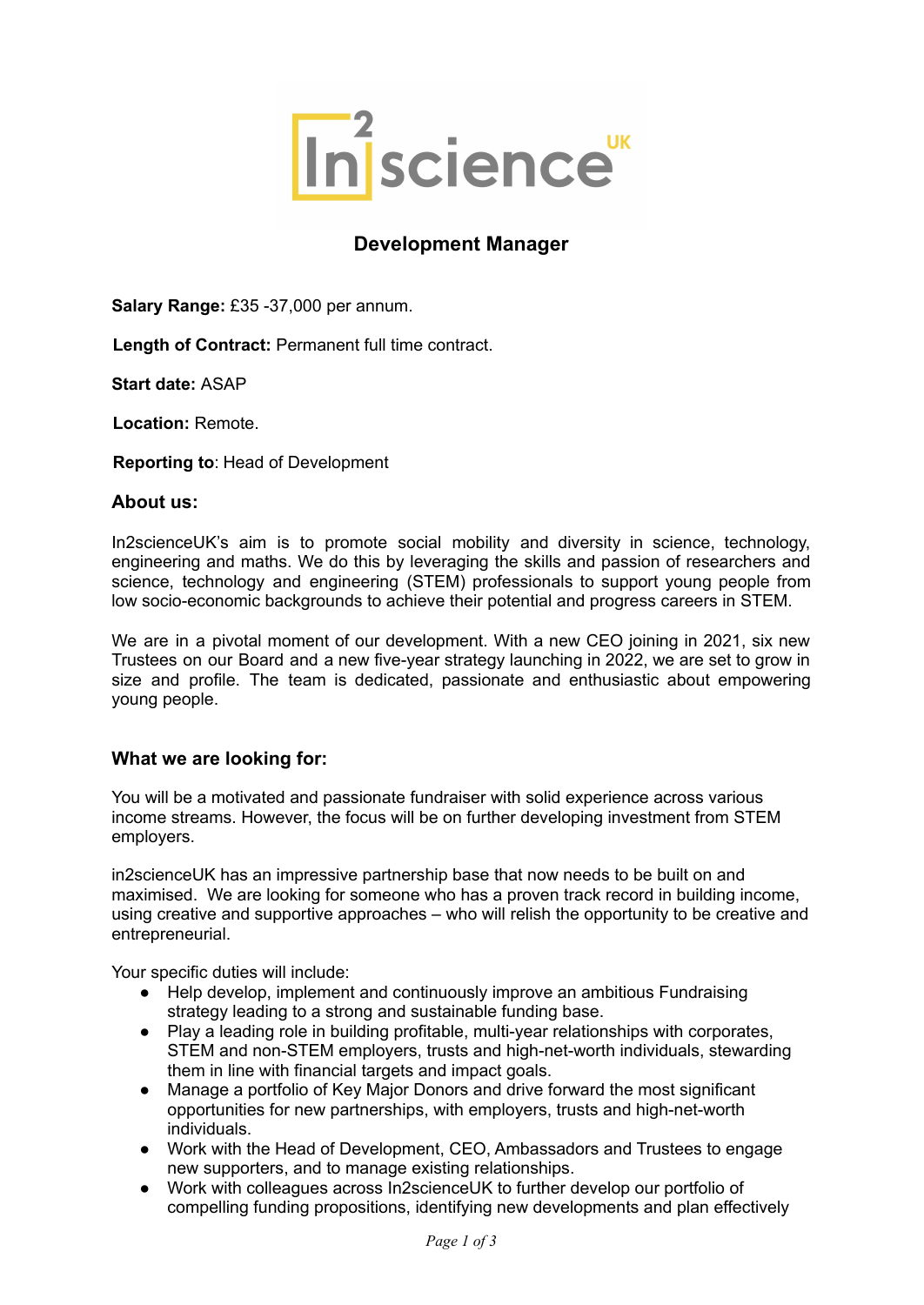for funding opportunities

- Formulate high quality fundraising materials to engage new funders.
- Attend meetings to ensure key stakeholders remain updated and engaged in our work.
- Represent In2scienceUK at events as appropriate, particularly local business networking groups and events involving local universities, research institutes and science societies.

#### **Communications and teamwork**

- Play an active role in the In2scienceUK team, and across the organisation as a whole, upholding In2scienceUK's values and behaviours and fostering good working relationships and enhanced communications with colleagues.
- Understand and comply with charity law and Fundraising Code of Practice with respect to corporate fundraising.
- Track, analyse and report upon performance using agreed performance measures. This will include summary reports on accounts.
- Maintain confidentiality at all times and ensure proper observance of and adherence to all In2scienceUK's policies and procedures.
- Take responsibility for personal administration and efficient organisation of all activities.
- Other relevant duties as determined by the line manager.

#### **Person Specification**

The person we are looking for will:

- Have demonstrable experience of building strong and trusting relationships with corporate and individual donors and stewarding them to raise five and six figure gifts.
- Have experience of identifying innovative new opportunities to recruit new donors, partners and funders and grow income.
- Be creative and entrepreneurial, able to spot opportunities and identify ways to present and package In2scienceUK's offer.
- Have a strong track record of sustained income growth from businesses, trusts and high net worth individuals.
- Be an effective leader; motivating, retaining, coaching and developing staff.
- Be experienced in developing and delivering an ambitious strategy, and effectively delivering on operational plans.
- Have a commitment to sound financial management and achieving financial targets.

Personal attributes and skills:

- Ability to lead, motivate, delegate and negotiate to achieve team and organisation objectives.
- Excellent oral and written communication skills. The ability to be inspiring, effective and concise.
- Exceptional influencing skills, being credible & persuasive at all levels.
- Tenacious, driven and self-motivated with a can-do attitude and an eye for detail.
- Outstanding interpersonal skills, able to build trust, relationships and rapport.
- Ability to multi-task and work on own initiative, accurately and under pressure.
- Strong flexibility, adaptability, capable of using initiative, tact and discretion.
- Organisational and project planning skills and ability to meet deadlines.

**Benefits:**